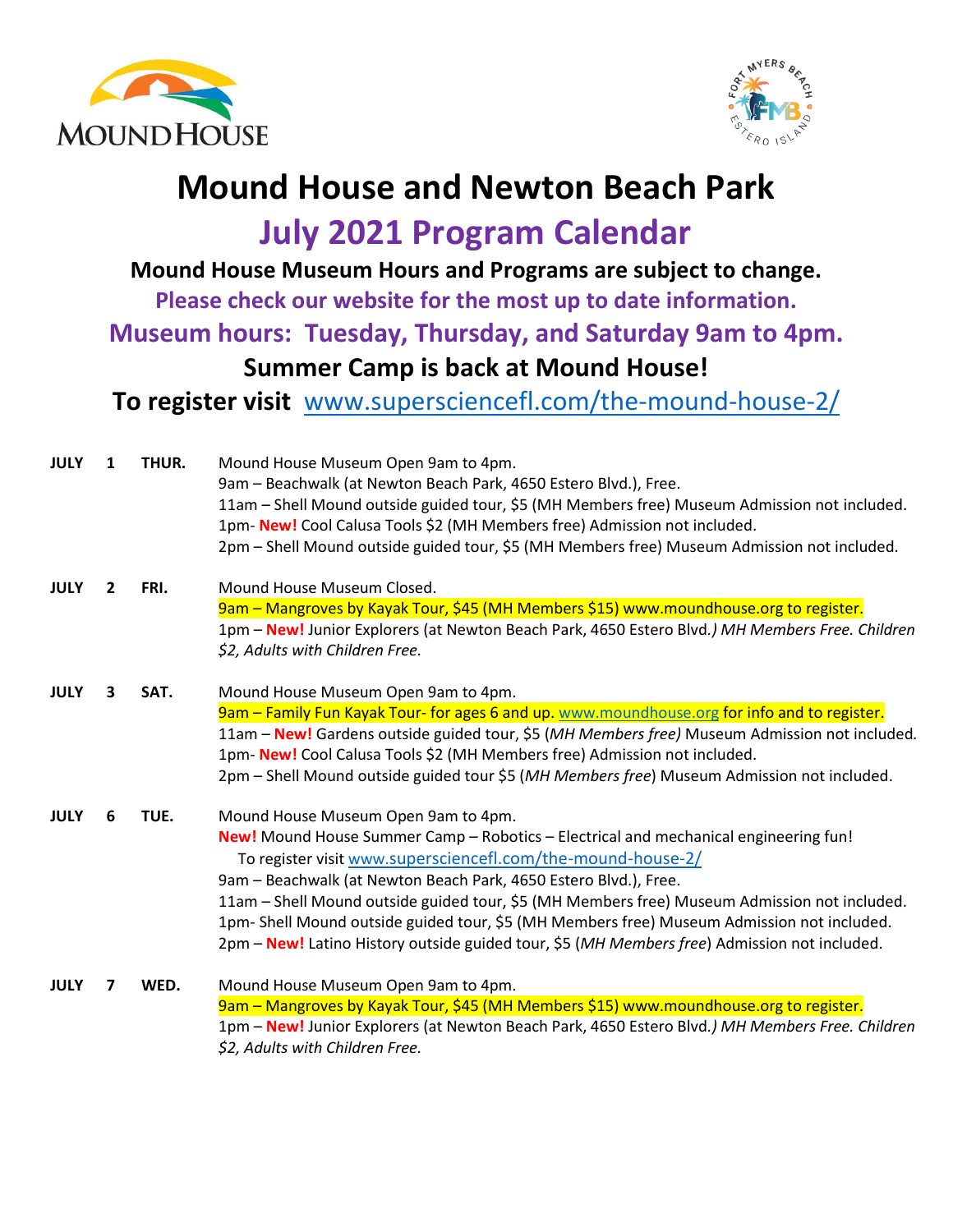| <b>JULY</b> | 8  | THUR.   | Mound House Museum Open 9am to 4pm.<br>9am - Beachwalk (at Newton Beach Park, 4650 Estero Blvd.), Free.<br>1pm - Shell Mound outside guided tour, \$5 (MH Members free) Museum Admission not included.<br>2pm - New! Cool Calusa Tools; \$2 (MH Members free) Admission not included.                                                                                                                  |
|-------------|----|---------|--------------------------------------------------------------------------------------------------------------------------------------------------------------------------------------------------------------------------------------------------------------------------------------------------------------------------------------------------------------------------------------------------------|
| <b>JULY</b> | 9  | FRI.    | Mound House Museum Closed.                                                                                                                                                                                                                                                                                                                                                                             |
|             |    |         | 9am -Mangroves by Kayak Tour \$45 (MH Members \$15) www.moundhouse.org to register.                                                                                                                                                                                                                                                                                                                    |
| <b>JULY</b> | 10 | SAT.    | Mound House Museum Open 9am to 4pm.<br>1pm - Shell Mound outside guided tour, \$5 (MH Members free) Museum Admission not included.<br>2pm-New! Cool Calusa Tools \$2 (MH Members free) Admission not included.                                                                                                                                                                                         |
| <b>JULY</b> | 12 | MON.    | <b>New!</b> Mound House Summer Camp - Gamers - Design and Play Games.<br>To register visit www.supersciencefl.com/the-mound-house-2/                                                                                                                                                                                                                                                                   |
| <b>JULY</b> | 13 | TUES.   | Mound House Museum Open 9am to 4pm.<br>9am - Beachwalk (at Newton Beach Park, 4650 Estero Blvd.), Free.<br>11am - Shell Mound outside guided tour, \$5 (MH Members free) Museum Admission not included.<br>1pm- New! Latino History outside guided tour \$5 (MH Members free) Admission not included.<br>2pm- Shell Mound outside guided tour, \$5 (MH Members free) Museum Admission not included     |
| <b>JULY</b> |    | 14 WED. | Mound House Museum Closed.<br>9am - Mangroves by Kayak Tour, \$45 (MH Members \$15) www.moundhouse.org to register.<br>1pm - New! Junior Explorers (at Newton Beach Park, 4650 Estero Blvd.) MH Members Free. Children<br>\$2, Adults with Children Free.                                                                                                                                              |
| <b>JULY</b> | 15 | THUR.   | Mound House Museum Open 9am to 4pm.<br>9am - Beachwalk (at Newton Beach Park, 4650 Estero Blvd.), Free.<br>11am - Shell Mound outside guided tour, \$5 (MH Members free) Museum Admission not included.<br>1pm - New! Gardens outside guided tour, \$5 (MH Members free) Museum Admission not included.<br>2pm - Shell Mound outside guided tour, \$5 (MH Members free) Museum Admission not included. |
| <b>JULY</b> | 16 | FRI.    | Mound House Museum Closed.<br>9am - Mangroves by Kayak Tour, \$45 (MH Members \$15) www.moundhouse.org to register.<br>6pm - New! Build and Brew COST: \$40 (MH Members \$30) Call 239-765-0865 to register.                                                                                                                                                                                           |
| <b>JULY</b> | 17 | SAT.    | Mound House Museum Open 9am to 4pm.<br>9am - Family Fun Kayak Tour- for ages 6 and up. www.moundhouse.org for info and to register.<br>1pm - Shell Mound outside guided tour, \$5 (MH Members free) Museum Admission not included.<br>2pm - New! Cool Calusa Tools; \$2 (MH Members free) Admission not included.                                                                                      |
| <b>JULY</b> | 19 | MON.    | <b>New!</b> Mound House Summer Camp $-$ Build it! $-$ Build and break stuff!<br>To register visit www.supersciencefl.com/the-mound-house-2/                                                                                                                                                                                                                                                            |
| <b>JULY</b> | 20 | TUES.   | Museum Open 9am to 4pm.<br>9am - Beachwalk (at Newton Beach Park, 4650 Estero Blvd.), Free.<br>11am - New! Garden outside guided tour, \$5 (MH Members free) Museum Admission not included.<br>1pm - Shell Mound outside guided tour, \$5 (MH Members free) Museum Admission not included.<br>2pm - Shell Mound outside guided tour, \$5 (MH Members free) Museum Admission not included.              |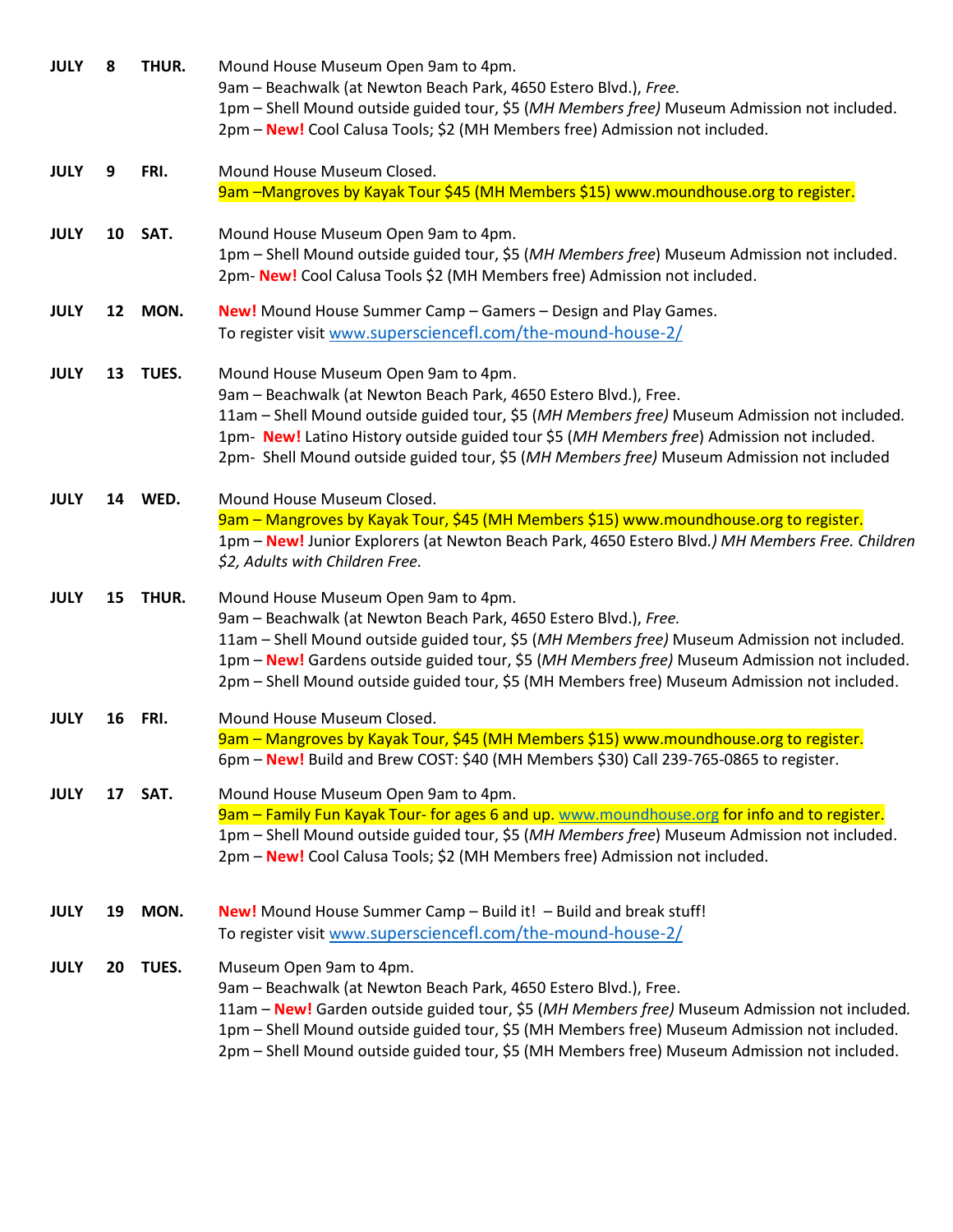| <b>JULY</b> |         | 21 WED.     | Mound House Museum Closed.                                                                      |
|-------------|---------|-------------|-------------------------------------------------------------------------------------------------|
|             |         |             | 9am - Mangroves by Kayak Tour, \$45 (MH Members \$15) www.moundhouse.org to register.           |
|             |         |             | 1pm - New! Junior Explorers (at Newton Beach Park, 4650 Estero Blvd.) MH Members Free. Children |
|             |         |             | \$2, Adults with Children Free.                                                                 |
| <b>JULY</b> | $22 \,$ | <b>THUR</b> | Mound House Museum Open 9am to 4pm.                                                             |
|             |         |             | 9am - Beachwalk (at Newton Beach Park, 4650 Estero Blvd.), Free.                                |
|             |         |             | 11am - New! Gardens outside guided tour, \$5 (MH Members free) Museum Admission not included.   |
|             |         |             | 1pm - Shell Mound outside guided tour, \$5 (MH Members free) Museum Admission not included.     |
|             |         |             | 2pm - Shell Mound outside guided tour, \$5 (MH Members free) Museum Admission not included.     |
| <b>JULY</b> | 23      | <b>FRI</b>  | Mound House Museum Closed.                                                                      |
|             |         |             | 9am - Mangroves by Kayak Tour, \$45 (MH Members \$15) www.moundhouse.org to register.           |
|             |         |             |                                                                                                 |
| <b>JULY</b> | 24      | SAT.        | Mound House Museum Open 9am to 4pm.                                                             |
|             |         |             | 9am - Family Fun Kayak Tour- for ages 6 and up. www.moundhouse.org for info and to register.    |
|             |         |             | 1pm-New! Cool Calusa Tools, \$2 (MH Members free) Admission not included.                       |
|             |         |             | 2pm - Shell Mound outside guided tour, \$5 (MH Members free) Museum Admission not included.     |
|             |         |             |                                                                                                 |
| <b>JULY</b> | 26      | MON.        | New! Mound House Summer Camp - Kitchen Chemistry - Make a mess!                                 |
|             |         |             | To register visit www.supersciencefl.com/the-mound-house-2/                                     |
| <b>JULY</b> | 27      | TUE.        | Mound House Museum Open 9am to 4pm.                                                             |
|             |         |             | 9am - Beachwalk (at Newton Beach Park, 4650 Estero Blvd.), Free.                                |
|             |         |             | 11am - Shell Mound outside guided tour, \$5 (MH Members free) Museum Admission not included.    |
|             |         |             | 1pm- New! Gardens outside guided tour, \$5 (MH Members free) Museum Admission not included.     |
|             |         |             | 2pm - Shell Mound outside guided tour, \$5 (MH Members free) Museum Admission not included.     |
| <b>JULY</b> | 28      | WED.        | Mound House Museum Open 9am to 4pm.                                                             |
|             |         |             | 9am - Mangroves by Kayak Tour, \$45 (MH Members \$15) www.moundhouse.org to register.           |
|             |         |             | 1pm - New! Junior Explorers (at Newton Beach Park, 4650 Estero Blvd.) MH Members Free. Children |
|             |         |             | \$2, Adults with Children Free.                                                                 |
| <b>JULY</b> | 29      | <b>THUR</b> | Mound House Museum Open 9am to 4pm.                                                             |
|             |         |             | 9am - Beachwalk (at Newton Beach Park, 4650 Estero Blvd.), Free.                                |
|             |         |             | 11am - Shell Mound outside guided tour, \$5 (MH Members free). Museum Admission not included.   |
|             |         |             | 1pm- New! Latino History outside guided tour, \$5 (MH Members free) Admission not included.     |
|             |         |             | 2pm - Shell Mound outside guided tour, \$5 (MH Members free) Museum Admission not included.     |
| <b>JULY</b> | 30      | FRI         | Mound House Museum Closed.                                                                      |
|             |         |             | 9am - Family Fun Kayak Tour- for ages 6 and up. www.moundhouse.org for info and to register.    |
| <b>JULY</b> | 31      | SAT.        | Mound House Museum Open 9am to 4pm.                                                             |
|             |         |             | 9am - Mangroves by Kayak Tour, \$45 (MH Members \$15) www.moundhouse.org to register.           |
|             |         |             | 1pm - Shell Mound outside guided tour, \$5 (MH Members free) Museum Admission not included.     |
|             |         |             | 2pm - New! Cool Calusa Tools, \$2 (MH Members free) Admission not included.                     |
|             |         |             |                                                                                                 |